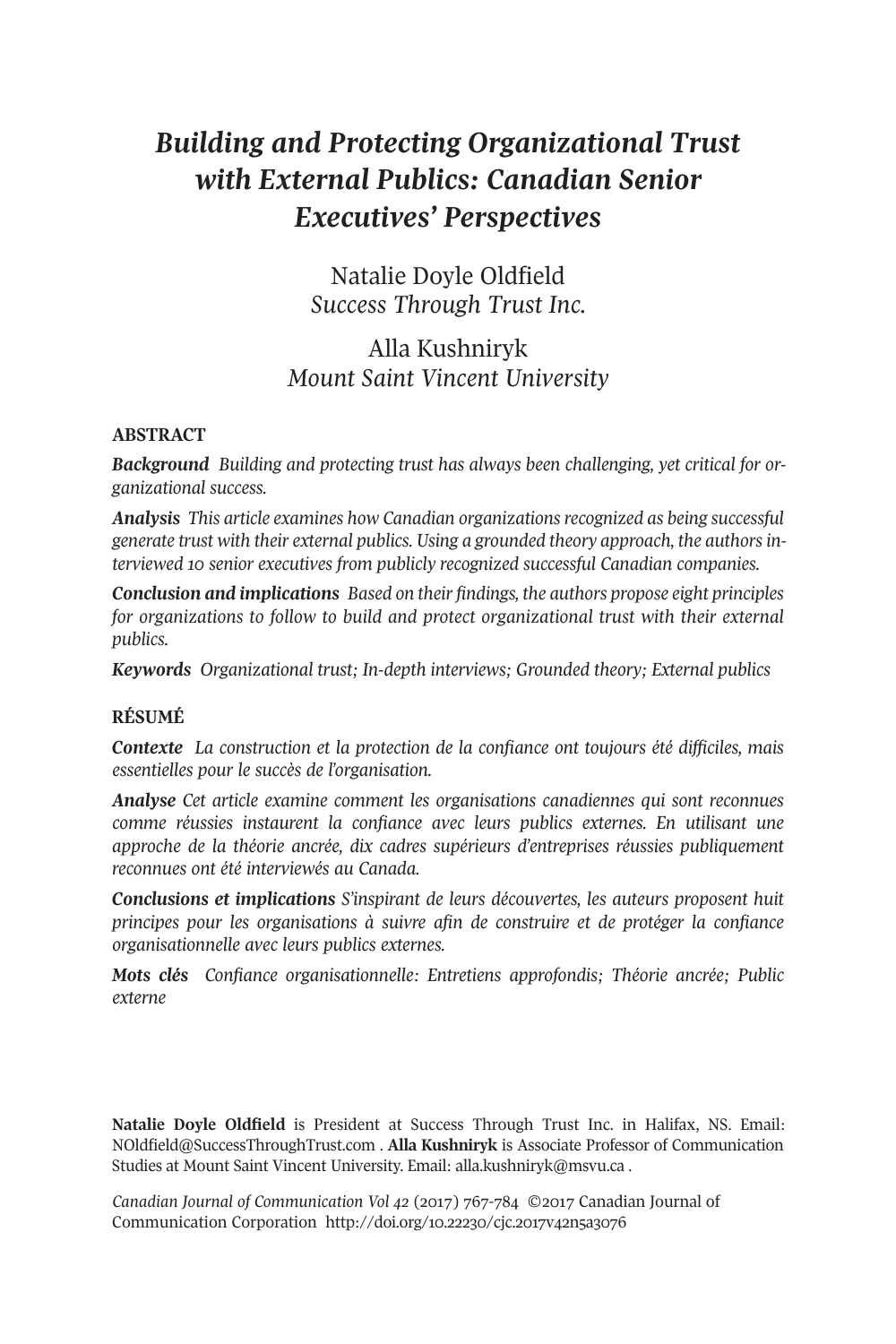In our complex and interconnected mediated society, trust is more critical for organizations than ever before. Worldwide, lack of trust in organizations is at an all-time high. According to the 2017 Edelman Trust Barometer, "[T]rust is in crisis around the world. The general population's trust in all four key institutions—business, government, NGOs, and media—has declined broadly" (Edelman, 2017). Building and protecting trust for an organization with multiple external publics is challenging, yet critical for success. Publics are continually judging organizations and assessing whether or not to trust them. The term *public* is used here to refer to "the group of people with a stake in an issue, organization oridea" (Seitel, 2011, p.11). External publics are those publics that are not directly connected with the organization. They may include customers, industry associations, suppliers, the media, interest groups, competitors, and the community. All organizations have specific external publics to address.

The question of how an organization builds and protects trust with its external publics is paramount to an organization's success, for trust impacts an organization's viability, credibility, and reputation. The purpose of this qualitative study is to explore how Canadian organizations recognized as being successful generate trust with their external publics. To address this question, 10 in-depth interviews were conducted with 10 executives atinternationally recognized organizations in Canada. Based on this findings, this article posits eight principles for organizations to follow in order to build and protect trust.

#### **Literature review**

# *Defining trust*

Trust is a complex, multifaceted concept with many dimensions and characteristics. It is at the core of all successful social relationships and is essential for interpersonal relationships to develop and for organizations to operate. Without trust in an organization's products or services, consumers may cease to purchase those products or services: as a result, revenues decrease, shareholders lose confidence, share prices decline, inspection agencies question the operation of facilities, and communities may reconsider their relationship with the organization. Trust is defined as

an expectation (or a belief, a reliance, a confidence) that a subject distinguished by specific characteristics (honesty, benevolence, competencies) will perform future actions aimed at producing positive results for the trustor in situations of consistent perceived risk and vulnerability. (Castaldo, Premazzi, & Zerbini, 2010, p. 666)

Trust has three dimensions—cognitive, emotional, and behavioural—which merge into a social experience (Barber,1983; Lewis & Weigert,1985a; Luhmann,1979). These dimensions mutually support each other and are needed for trust to develop and occur (Lewis & Weigert, 1985a). Depending on the situation, one dimension may become more dominant than the others when generating trust. Components of trust include familiarity, motivation, relationship with time, commitment, mutual awareness, benevolence, reciprocity, confidence, risk, honesty, competence, openness, sincerity, and integrity (Adler, 2001; Kramer,1999; Lewis & Weigert,1985a,1985b; Mishra,1996; Zand, 1997).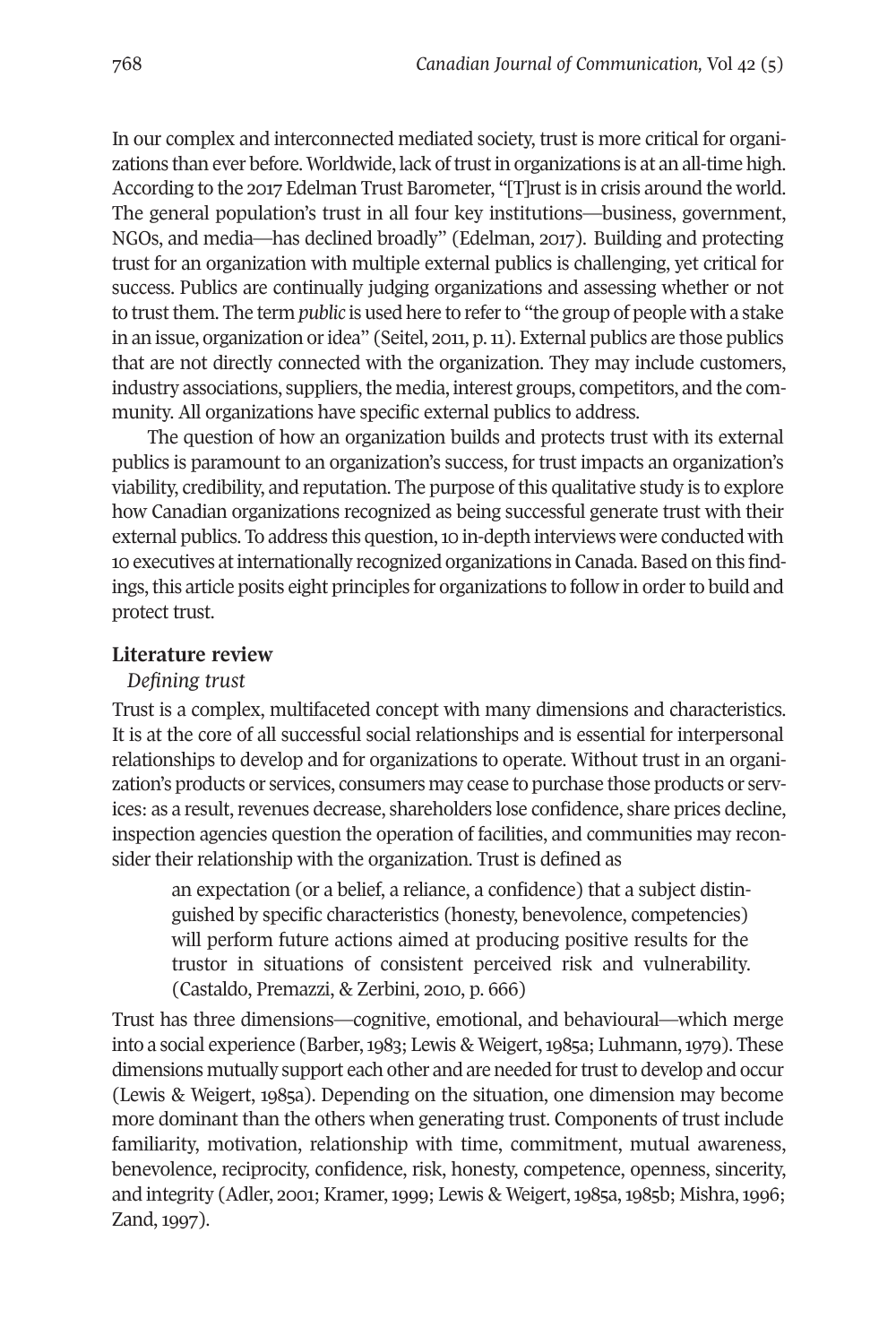Commitment is a dimension that envelops the phenomenon of trust. Sztompka (1999) outlines three types of commitment as it relates to trust: anticipatory, responsive, and evocative. All types of commitment involve doing the right thing—depending on the situation you are in. *Anticipatory trust* means that an individual trusts and anticipates that the other individual will do a good job; the individual believes the action they carry out will be favourable to the other's interests, needs, and expectations. This involves little commitment by both parties. This trust is often anticipated based on the individual's role. For example, we trust that a teacher will fulfill the role of teaching students, that the employee will do their job, and that the grocery store clerk will be at the cash register at the appropriate time.

*Responsive trust* involves commitment of an expected response. This involves allowing someone to take care of something the trustor cares about. This implies obligation. Examples would include trusting an office colleague to complete a project over a particular time frame, or trusting that an organization will publish its financial results on time. This type of commitment is important to building and protecting client trust. The third type of commitment is acting on a belief that the other person willreciprocate the trust. This is what Sztompka (1999) refers to as *evocative trust*. The individual does what they say they are going to do in anticipation that the other actor will as well.

Trust can be in an individual person, in a system, or in an institution (Lewis & Weigert, 1985a; Luhmann, 1979; Sztompka, 1999). While Sztompka (1999) argues that people put trust in people, the author posits that trust in individuals can extend to trust in organizations, systems, and institutions. Therefore, if an individual trusts the people in the organization, by extension, they will trust the organization.

For the past 20 years, communication and business scholars have been building on the ideology that trust is important to organizations and their relationships with their publics (Bruning & Ledingham, 2000; Covey, 2006; Kramer, 1999, 2009; Kramer & Tyler,1996). Grunig, Grunig, and Ehling (1992) proposed the following attributes to measure the quality of strategic relationships of organizations: trust, reciprocity, credibility, mutual legitimacy, openness, mutual satisfaction, and mutual understanding.

In 2000, Bruning and Ledingham tested the influence ofrelationship dimensions in a business-to-business context. They reported that the relationship dimensions of "trust, openness, involvement, investment and commitment impact the ways public relationships are initiated, developed and maintained, and ultimately can engender loyalty toward an organization" (p. 162). Bruning and Ledingham's research demonstrated that trust was the strongest predictor of consumer satisfaction. As they wrote, "This finding is particularly important as it suggests that the cornerstone on which business relationships are built is trust" (p. 169).

Ten years earlier, Giddens (1990) described the experiences people have with an organization's experts, leaders, or front-line customer service people who represent the organization as "access points" of trust. For example, customers would develop trust in a bank or the banking system through their interaction and experiences with a banker. The banker would be referred to as the "access point" of the organization. Giddens argued that these individuals both represent the system and bring it to life.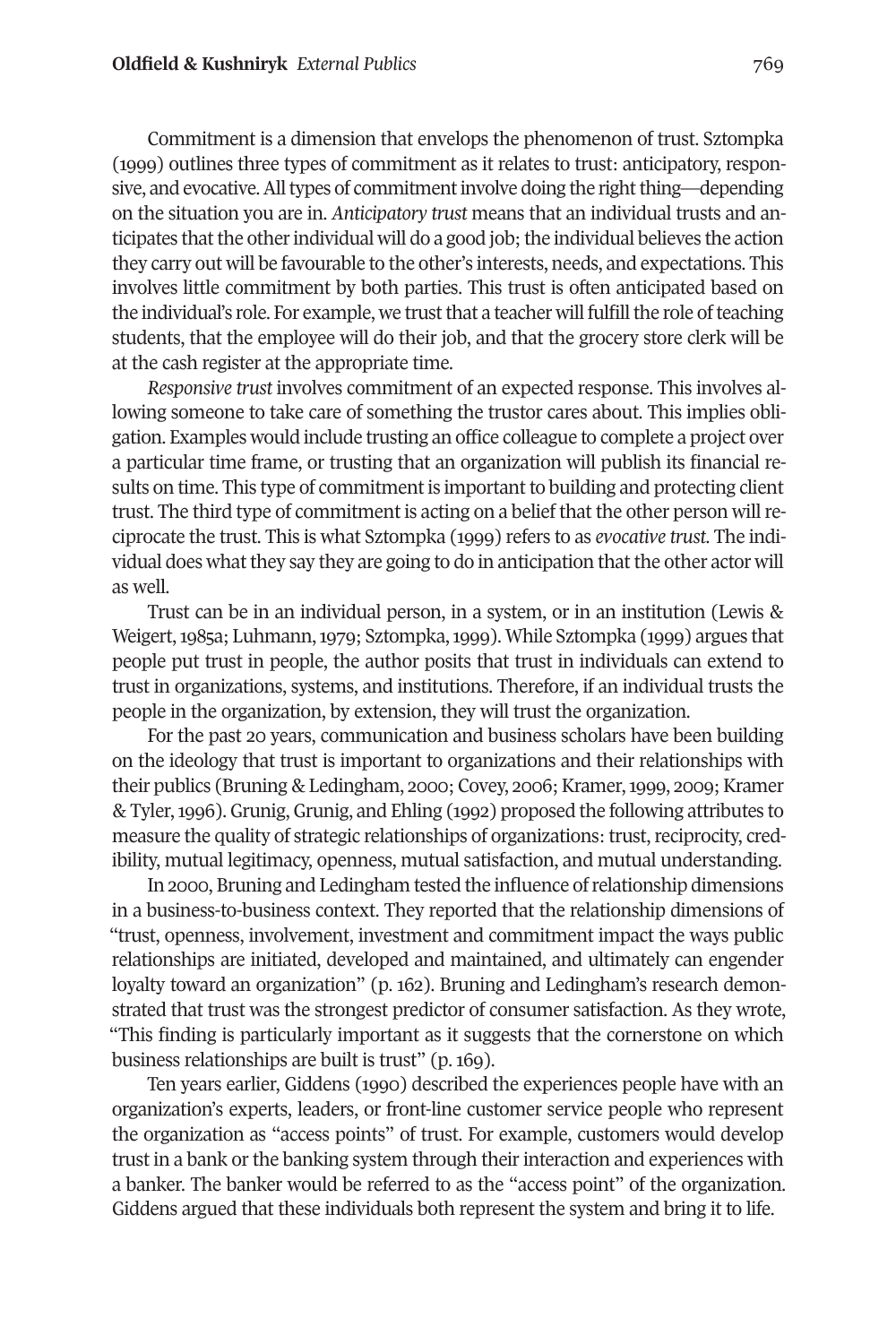# *The importance of trust to organizations*

According to Hurley (2012), organizational trust exists when stakeholders—the people who have a stake in (are affected by) the actions of the firm—feel they can confidently rely on the organization to do the right thing. Trust is at the core of all social relationships and is essential for organizations to operate successfully. For example, for a food company, without trust in the safety of food products, consumers may cease to purchase products, therefore revenues would decrease, shareholders could lose confidence, share prices could decline, inspection agencies could question the cleanliness of a facility, and distributors could reconsider selling the product.

In 1982, Peters and Waterman reported that trust was an essential and critical part ofthe culture and atmosphere of successful companies. Fairholm (1994) asserted that trust is a central element in culture formation and leadership, and that it is the responsibility of the leader to create an organizational culture of trust. Zand (1997) stated, "The quality and the implementation of decisions ultimately depends on how much leaders and those they work with trust each other" (p. 89). More recently, Shockley-Zalabak, Morreale, and Hackman (2010) argued that trust is a "leadership imperative," it is the "main thing," the foundation and necessity for organizational success (p. 215).

Several studies illustrate how trust benefits organizations (Bruning & Ledingham, 1999, 2000; Hurley, 2012; Kramer, 2009; Kramer & Tyler, 1996; Zand, 1997); in addition, a number of research studies demonstrate that high trust positively affects organizational performance (Covey, 2006; Davis, Schoolmen, Mayer, & Tan, 2000; Dirks, 2000; Hurley, 2012; Zand, 1972). Benefits of organizational trust include higher revenues, community support, repeat business, reduction in time to make decisions, client referrals and client retention, attracting industry influencers, increased partnership opportunities, and attraction of high-quality employee talent.

In a study of 33 college basketball team members, Dirks (2000) found that members' trust in leadership positively affects the team's performance. Teams that trusted their coach won more games than the teams that did not trust their coach. The study suggests that one of the reasons inertia in performance can be sustained is "because performance affects the team's trust in its leader, which in turn affects team performance" (Dirks, 2000, p. 1010). Dirks (2000) argued that this research applies to many other settings. Davis and colleagues' (2000) study of restaurant staff and managers also demonstrates that trust in leadership is a significant determinant of a firm's financial performance, specifically sales, profit, and employee turnover rates.

In a survey of 4,200 supervisors, Zand (1972) concluded that high-trust relationships stimulate higher performance. An environment high in trust positively impacts managerial problem-solving effectiveness and allows employees to have an influence ondecisions,resulting in more satisfied, more motivated, and more committedworkers (Zand, 1972). Since Zand's study, several scholars have written about strong employee commitment in organizations with cultures high in trust (Davis et. al, 2000; Fairholm, 1994; Hurley, 2012; Posner, Kouzes, & Schmidt, 1985; Zand, 1997). According to Edelman (2014), organizations with higher trust have longer-lasting relationships with their stakeholders. Other benefits of high-trust organizations are increased information sharing, including creative alternatives (Hurley, 2012), and improved collaboration(Hurley, 2012).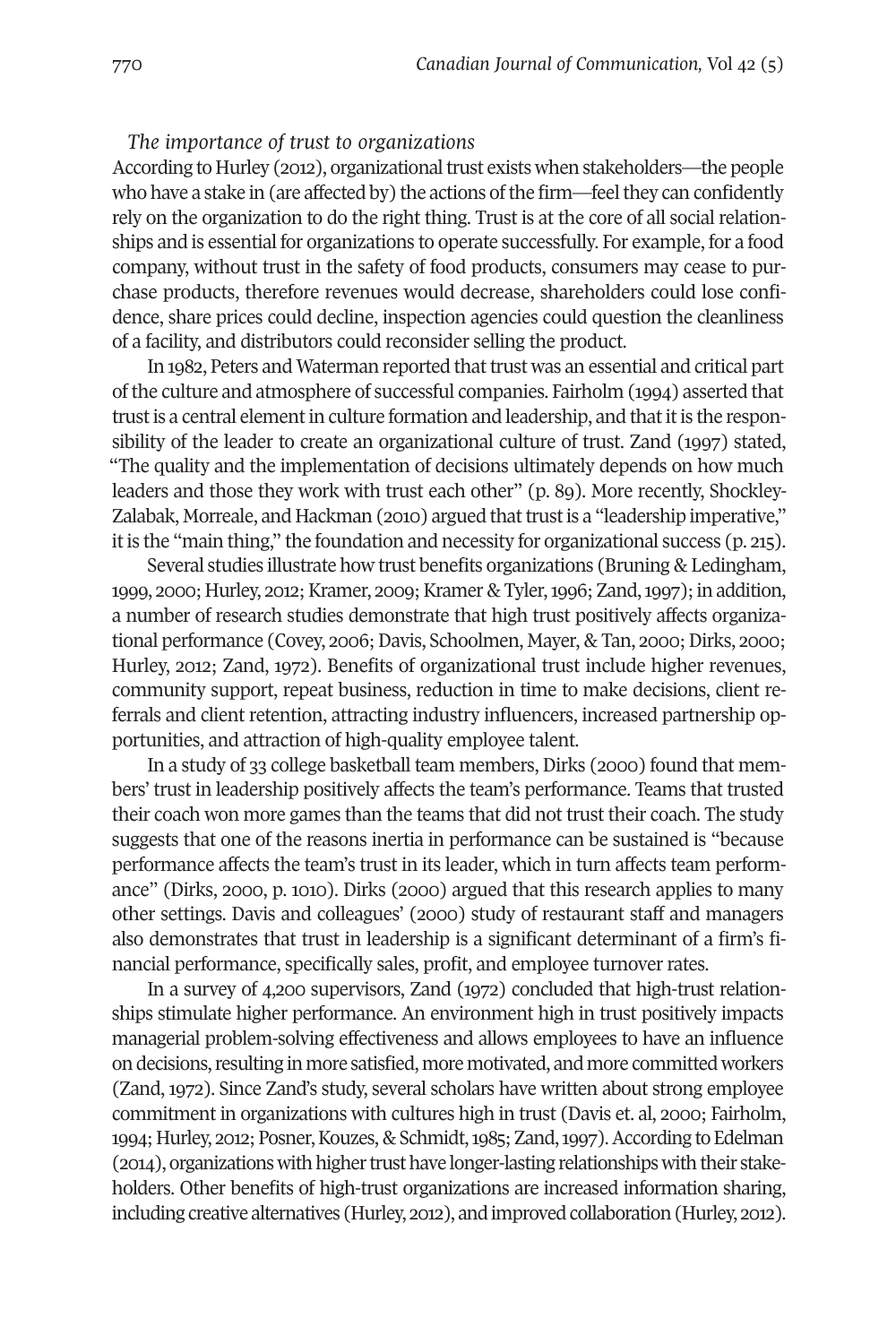A substantial body of multidisciplinary literature exists on trust; however, there has been limited research on how organizations generate trust with external publics, specifically those organizations that are internationally recognized as being trusted. This gap represents a research opportunity and the purpose of this qualitative research study.

## **Methodology**

# *Participants*

In this study, a grounded theory approach was used to examine how successful Canadian organizations generate trustwithexternal publics. Strauss andCorbin(1998) argue that as grounded theorists collect and analyze data, they "identify, develop, and relate the concepts that are the building blocks of theory" (p. 13). Purposeful sampling was used to identify participants whose insights would best fulfill the aims of this research study, and the participants chosen were 10 Canadian business leaders of organizations that have been internationally recognized as successful. This recognition was substantiated through the organizations' appearance on one of the following lists: a) North America's top 100 companies to work for; b) Canada's 50 best managed companies, c) the world's most trusted brands list, or d) the Value Institute's most trusted brands. The participants were from organizations that varied in size, industry, product, and environment or organizational structure. Hence, organizational context was not comparable.

Criteria for selection were that the participants should be in a senior executive position, be with their organization for at least one year, and be a member of the executive team within their organization. The sample size was determined by the point of theoretical saturation of our data, defined as the point at which each additional in-depth interview no longer added unique information to the collection of data (Glaser & Strauss,1967). Researchers have suggested saturation can occur with as few as five participants or as many as 20, depending on the qualitative inquiry (Lincoln & Guba, 1985). Ten individuals were interviewed in this study (see Table 1), even though theoretical saturation was reached at the seventh interview, when we stopped obtaining new theoretical insights relating to our core phenomenon and concepts.

| No. | Name      | Position                                           |
|-----|-----------|----------------------------------------------------|
| 1.  | DC.       | President, Chief Executive Officer, Founder        |
| 2.  | IC        | <b>Chief Executive Officer</b>                     |
| 3.  | РC        | <b>Chief Economist, Vice President Research</b>    |
| 4.  | SΗ        | Senior Vice President Marketing                    |
| 5.  | JI        | Publisher, Owner, President                        |
| 6.  | <b>SM</b> | President and Chief Operating Officer              |
| 7.  | DP        | <b>Vice President</b>                              |
| 8.  | DR.       | <b>President and Chief Executive Officer</b>       |
| 9.  | MS        | <b>Chairman and former Chief Executive Officer</b> |
| 10. | HТ        | Senior Vice President Marketing                    |

#### **Table 1. Research participants**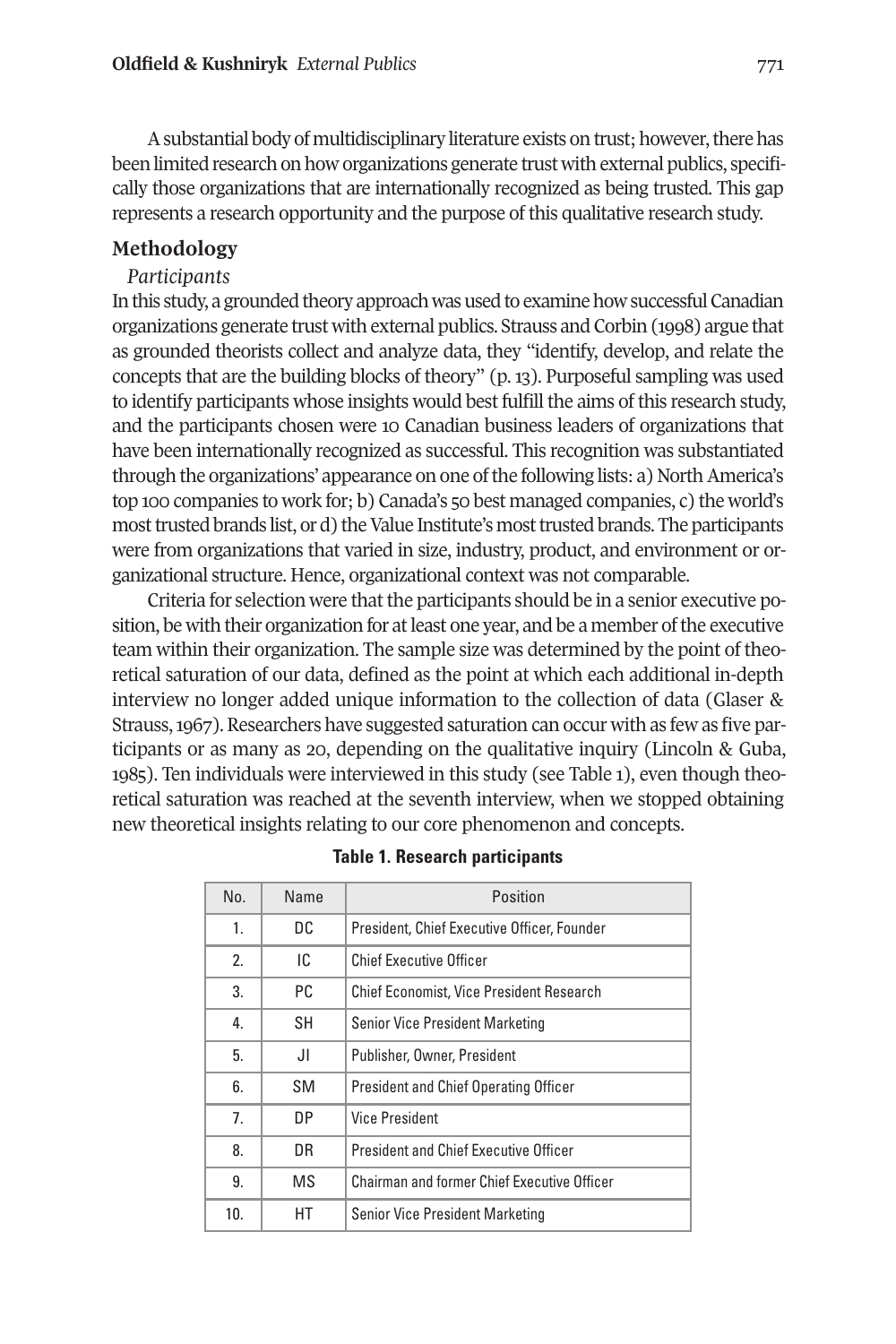# *Data collection and coding process*

The study received research ethics clearance from the Ethics Review Board. Data was collected within a three-month period, during which study participants took part in qualitative interviews. Specifically, they were asked to talk about their views of trust. Participants of this study agreed, by signing the informed consent, that their responses were not anonymous, but they had the opportunity to request that certain responses remain non-attributable. Each of the 10 interviews lasted on average about one hour and was digitally recorded, generating 12 hours of taped interview material. All but two participants were interviewed in-person, in their offices. The othertwo participants were interviewed over the telephone.

All interviews were transcribed and then coded in three stages: open, axial, and selective (Corbin & Strauss, 2008). First, all transcripts were line-by-line open coded. The process of open coding involved aggregating the text into small "categories of information" and then assigning a label to a code. The data was examined code by code and analyzed for similarities and differences, using consistent codes, and as a result, 187 codes were recorded. Strauss and Corbin (1998) wrote that this open coding procedure is the "analytic process through which concepts are identified and their properties and dimensions are discovered in data" (p. 101).

During the second coding stage, axial coding was conducted, during which the codes were collapsed and related to broad categories or themes (Corbin & Strauss, 2008). These categories are the "cornerstones" of developing grounded theory, for they represent concepts in a broad or abstract manner (Corbin & Strauss, 2008). They are broad units of information that consist of several codes aggregated to form a common idea (Creswell, 2013).

At the completion of axial coding, the following major categories, grounded in the data, were identified: 1) importance of trust, 2) organizational values, 3) responsibility for generating trust, 4) behaviours that generate trust, 5) characteristics and competencies, 6) activities and interactions, 7) communication, and 8) benefits of trust with external publics. These categories represent concepts in a broad or abstract manner. Consensus was reached regarding emerging categories though a process of independent coding and ongoing discussions to mutually resolve any inconsistencies or discrepancies with analysis.

During the final coding stage, the eight coding categories were linked around one core category. The core category has been defined as "the main theme or phenomenon of the study, while the basic social process or whatever the process is can be found embedded in that main theme" (Corbin & Strauss, 2008, p. 266). Following severalrevisions and discussions, the following core category, or phenomenon, for this study was identified as "Everyone in an organization has a role to play in building and protecting trust with external publics." This phenomenon has the highest potential for tying the study's eight categories together and theoretically explaining what this study is about.

The Findings section of this article is organized as a presentation of the data used to establish these eight categories and the core category.In addition to these categories derived through techniques of grounded theory, findings from the interviews and the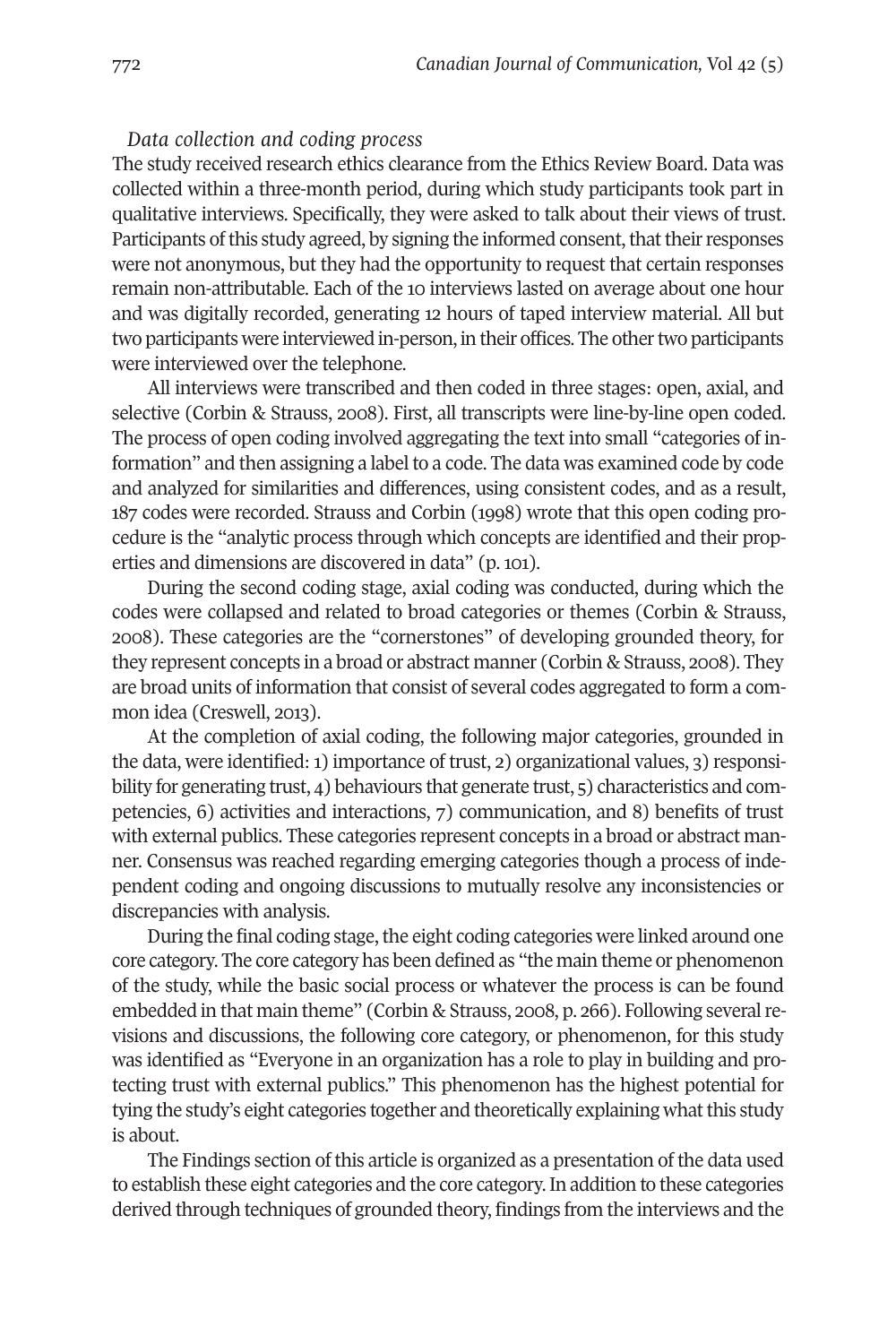literature review guided the development of the Eight Principles of Building and Protecting Trust that are presented in the Discussion section.

## **Findings**

*Importance of trust*

The participants reported trust to be critically important to the sustainability, viability, and success of the organization:

Trust is the sustainability of the company. (DP)

I can't image anything that is more important than trust. Really, if you don't have trust everything collapses … I don't operate without it. (MS)

One participant referred to "public trust" and described its importance in this way:

Our business is entirely founded on trust. Our business [the newspaper business] is about public trust, we would be out of business without it … There is nothing to the newspaper businesses except ink and paper and trust. These organizations and this institution are all about relationships. There is nothing to them other than relationships. (JI)

The importance of trust varies depending on the type of relationship the organizations have with their publics. Participants discussed relationships with a multitude of publics, including customers, distributors, retailers, consumers, industry analysts, educational institutions, partners, potential acquisitions, mentors, communities, and regulatory and government agencies. In relationships, people evaluate the trust they have and determine how much trust is needed for a situation. For example, the more a decision is driven by price and transaction, the less trust is required. A few participants described this type ofrelationship as commercial. For example, for organizations purchasing boxes or ink, the decision is more price driven and more commercial. Similarly, the decision to purchase one brand of hot dog over another, or one internet service provider over another, is also largely price driven; however, trust in the brand can affect the decision to purchase. As described by one participant: "Trust in the organization and in the brand builds loyalty; they [consumers] are not constantly shopping around" (HT).

Several participants explained that the more strategic the decision, the more trust is required. For example, choosing a company to outsource the management of a fleet of hundreds of trucks to deliver products and services requires more trust then choosing a company from which to purchase a vehicle. Similarly, choosing a partner to represent your company to deliver professional services on your behalf requires more trust than choosing a company to stock shelves on your behalf. The more important and more strategic the relationship, the more trust can stand in the way of moving forward. On more strategic decisions for businesses, trust is a huge factor. Overall, all participants stated that trust was important to their organizations and is foundational, implicit, and strategic.

## *Organizational values*

Generating trust was perceived to be derived from organizational values, demonstrative behaviours, characteristics, and competencies. According to the participants, the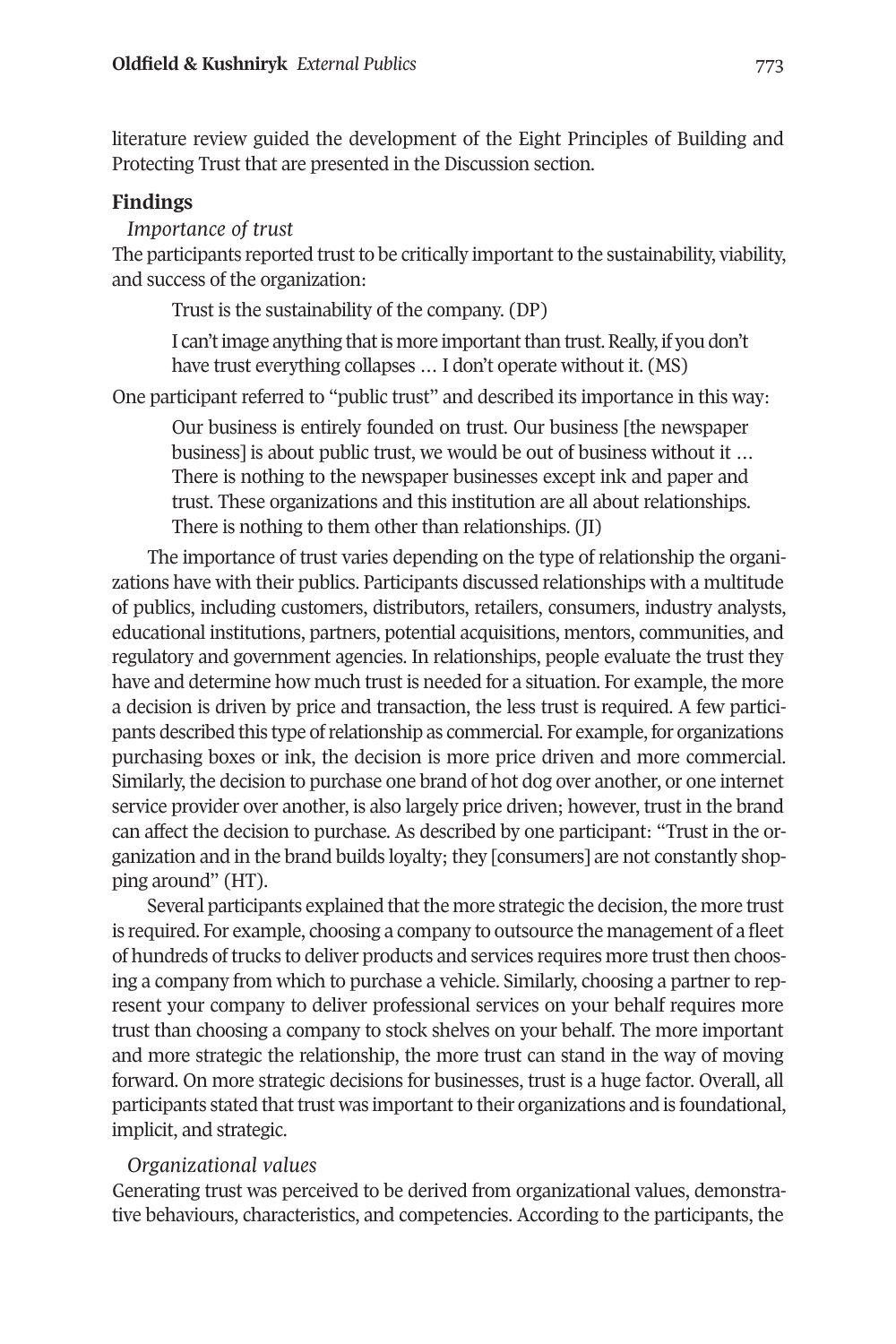creation oftrust with external publics starts with the organization having a foundation of values and/or code of conduct. Every single executive interviewed mentioned that their organization had organizational values, principles, or codes of conduct. Values and codes of conduct were referred to in many different ways: guiding principles, values credo, leadership values, code of conduct, and how to serve clients. A few organizations required employees to sign code of conduct documents annually.

According to participants, building external trust starts within the organization.

Our chief operating officer has the biggest impact on creating trust with external publics because she rolls out our values, our operating principles, and our guidelines to the front-line staff. (DC)

At Bell Canada, we are constantly investing in our people, in our processes, and in our technology so that our customers have a better experience with us. We spend a lot of time measuring, developing, and improving internal relationships and our employees so that our employees feel like they are operating within a system of trust, which will then put them in a position to create trust externally. This wasn't set out as a strategy to generate trust, however it contributes to creating trust. (HT)

Many organizations publish their beliefs, guiding principles, behaviours, values, and how they succeed on their website. Several participants acknowledged that they discuss values and codes of conduct with new employees and with their senior management teams. "I carry our values statement in my briefcase and I bring it out in meetings" (SM). Participants further mentioned that trust was "implicit" to their organization, part of their organizational culture, and foundational. "Trust is so implicit; it doesn't need to be said. It is foundational to our culture of following the golden rule of treating others as we would like to be treated" (SH).

The results of the study indicate that successful organizations operate with organizational values or a code of conduct that embrace trust. Cascading from organizational values is a combination of behaviours, characteristics, and competencies, along with activities, interactions, and communication practices that engender trust with external publics.

## *Responsibility for generating trust*

The findings revealed that the responsibility for creating trust is dichotomous. It is the senior staff's and, ultimately, the CEO's responsibility to set the tone, the strategy, and the operational parameters that create trust, while trust's execution lies with the frontline people. Many participants stated that it was everyone's responsibility to create trust with external publics.

The trust one has with an organization is the sum total of the experiences an individual has with everyone in the company. Examples given included seeing the CEO on TV, having a technician at your house, visiting a retail store, interacting with a call centre, and receiving a bill from the company. The sum total of all of this determines how much you trust the organization. One participant described it this way:

Whether you are the CEO, the installer who pulls wire in a home to bring you broadband, the customer service representative on the other end of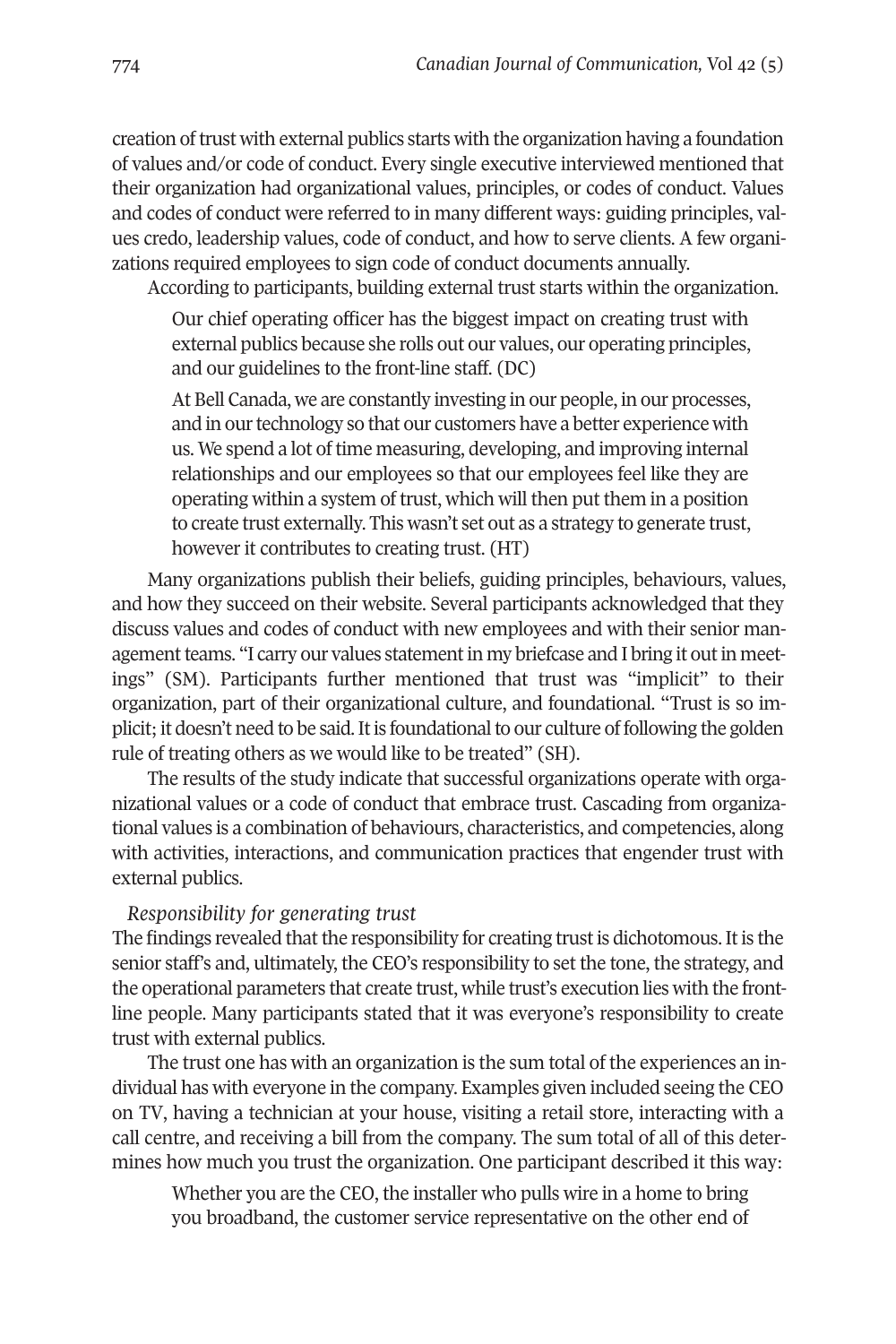the telephone, the sales clerk at The Source, a sales clerk at a Bell kiosk in a shopping mall, the manager of the largest fleet of vehicles in Canada, or a receptionist or a truck driver, everyone affects trust. (HT)

Participants spoke of the experience people have with the front-line staff as having a significant impact on creating trust with the organization; these front-line staff include people in sales, marketing, communications, customer service, and account management.

The biggest way we can improve trust with our customers is to consistently improve our customer experience. (HT)

All guest-facing employees are key to earning the customer's trust. (SH)

The front-line staff, the bus drivers in many cases, are the face of the company. (DC)

The marketing team on the sell side and buying on the purchasing side is responsible for creating trust with external publics. (SM)

## *Behaviours that generate trust*

All participants identified *reliability* as a key behaviour, when asked to define trust. "Delivering" was a component of reliability that was mentioned by nine of the 10 participants, specifically as it related to delivering on your promises, keeping commitments, doing what you say you are going to do, honouring your word, and being fanatical about delivering on a promise. Delivering, they said, is about serving, anticipating, meeting, and exceeding expectations. A few participants mentioned the importance of never overpromising. "Only promise what you can deliver and honour your word" (DC).

Subsections of delivery included responsive and proactive action. Examples of this action, related to communication, included "be[ing] upfront" (DR) and "communicat[ing] often" (SM).

*Empathy* was another behaviour identified by participants when defining trust. Explanations included taking customers into consideration when making a decision, listening, walking a mile in customers' shoes, understanding the world from their point of view, deeply understanding their needs, and understanding what is important to them. A few participants also discussed mutual understanding and collaboration, for example, "trust is two-way" and "trust begets trust" (DP, DR, and HT).

*Benevolent behaviour* was identified by a few participants (DC, IC, DR, MS) as important to generating trust, such as "Doing what is right is part of our core values"; "delighting our customers by going above and beyond"; "doing the rightthing for our customers, our partners, and our people"; and "We may pay in advance, for example, because we think it is the right thing to do." *Ethical behaviour* was also mentioned to describe trust (PC).

Many participants mentioned *transparency* as a key behaviour.Afew participating organizations described inviting distributors and clients to offices, plants, and manufacturing facilities as an activity to generate trust. According to their organization, the company invited journalists from the *Wall Street Journal* to its corporate headquarters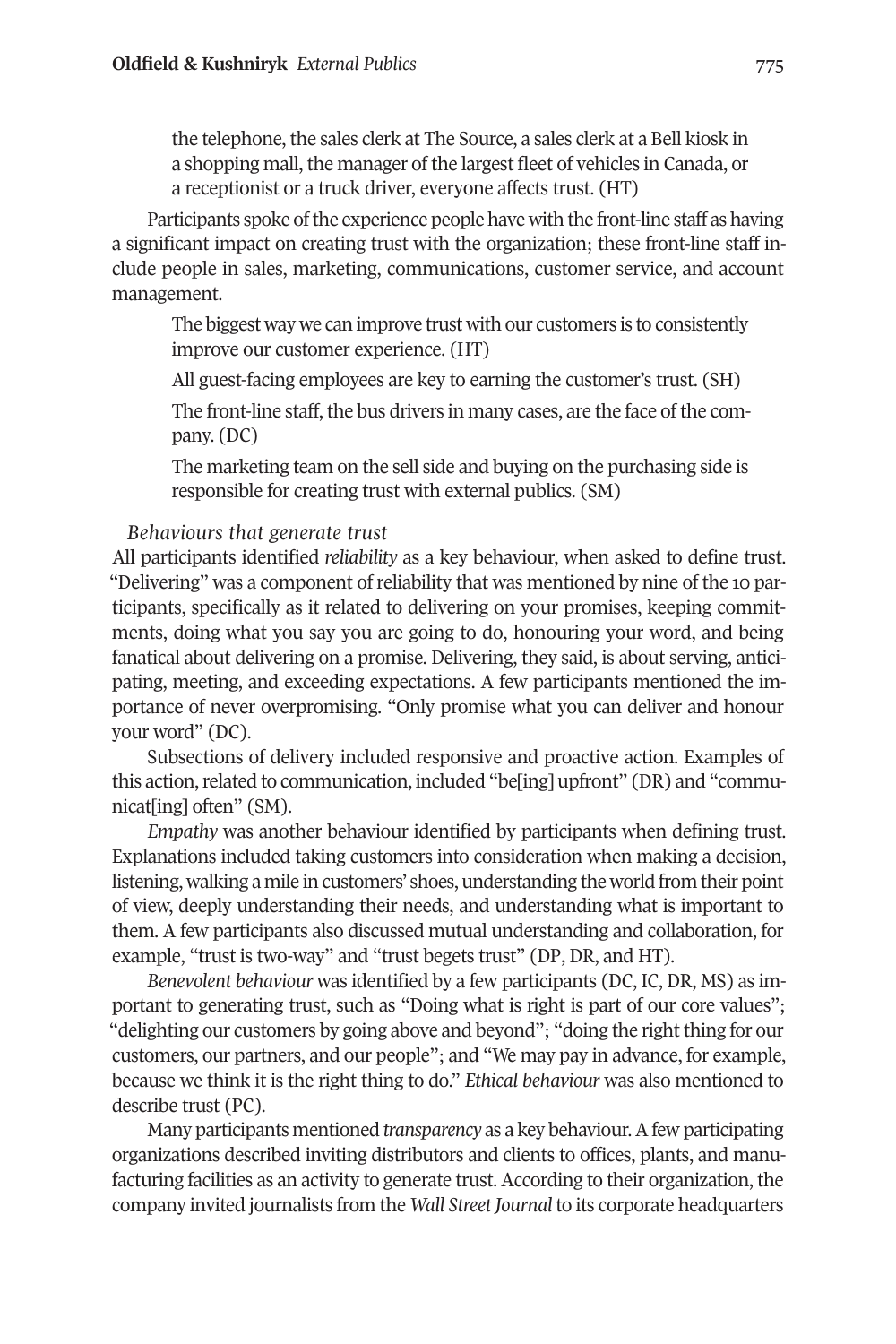after the newspaper published negative news about the organization. Journalists were encouraged to meet and interview employees to learn more about the company.

The word *consistency* was also used to describe trusting behaviour. Participants mentioned consistency in the product, in the experience, in the quality of the service, and in the interactions. JI described the importance of consistency this way:

The news industry is a lot like a restaurant. In a restaurant every day it is a brand new product. You can do it right one hundred times, and if you miss it once, you've lost the customer's trust. No surprises, consistency every day.

#### *Characteristics and competencies*

As mentioned above, demonstrative characteristics and competencies are components of trust identified by the participants. Participants referenced the following characteristics oftrust: confidence,respect, and integrity. Competencies were referred to as tangible elements of trust. Explanations included trust in capabilities, trust in quality of product or service, trust in service levels, and adhering to quality or technical standards. According to SM, innovating products creates trust. The research findings illustrate that the demonstration of these behaviours, characteristics, and competencies exhibit trust.

## *Activities and interactions*

Activities, interactions, and communication were deemed to create trust, specifically meeting with publics face to face, listening, conducting regular business reviews with customers and suppliers, and obtaining client feedback: formally, through customer surveys, and informally. A few organizations tie incentives and compensation to high customer satisfaction scores to demonstrate the importance placed on high client satisfaction. "Regular business reviews have helped with the customers' confidence in us;there are ways in which we were successful in increasing trust with this task" (MS).

According to participants (PC, SM, DR, MS, HT), meeting with clients, suppliers, and distributors; formally updating boards and bankers, industry analysts, and journalists; reviewing progress; and asking for and sharing direct feedback and interaction on social media, all help to increase trust. Providing valuable information to journalists improves trust with the media for some participants, while providing balanced newsworthy content to readers earns the public's trust in a newspaper. Organizations with more technical and scientifically based products hold user conferences and scientific round tables with stakeholders to create trust.

Another example of a trust building activity is recommending other organizations. For example, one participant recounted a story of fixing a problem for a customer and then recommending a competitor. The goal was to do the right thing for the client. This activity engendered trust with the client. Another participant recounted a situation when his organization informed a potential client that the organization did not have the skill set to do the work and recommended that the client hire another company. Such actions also engender trust, since the organization is acting in the best interest of the client.

## *Communication*

Participants highlighted consistent, clear, honest, proactive, deliberate communication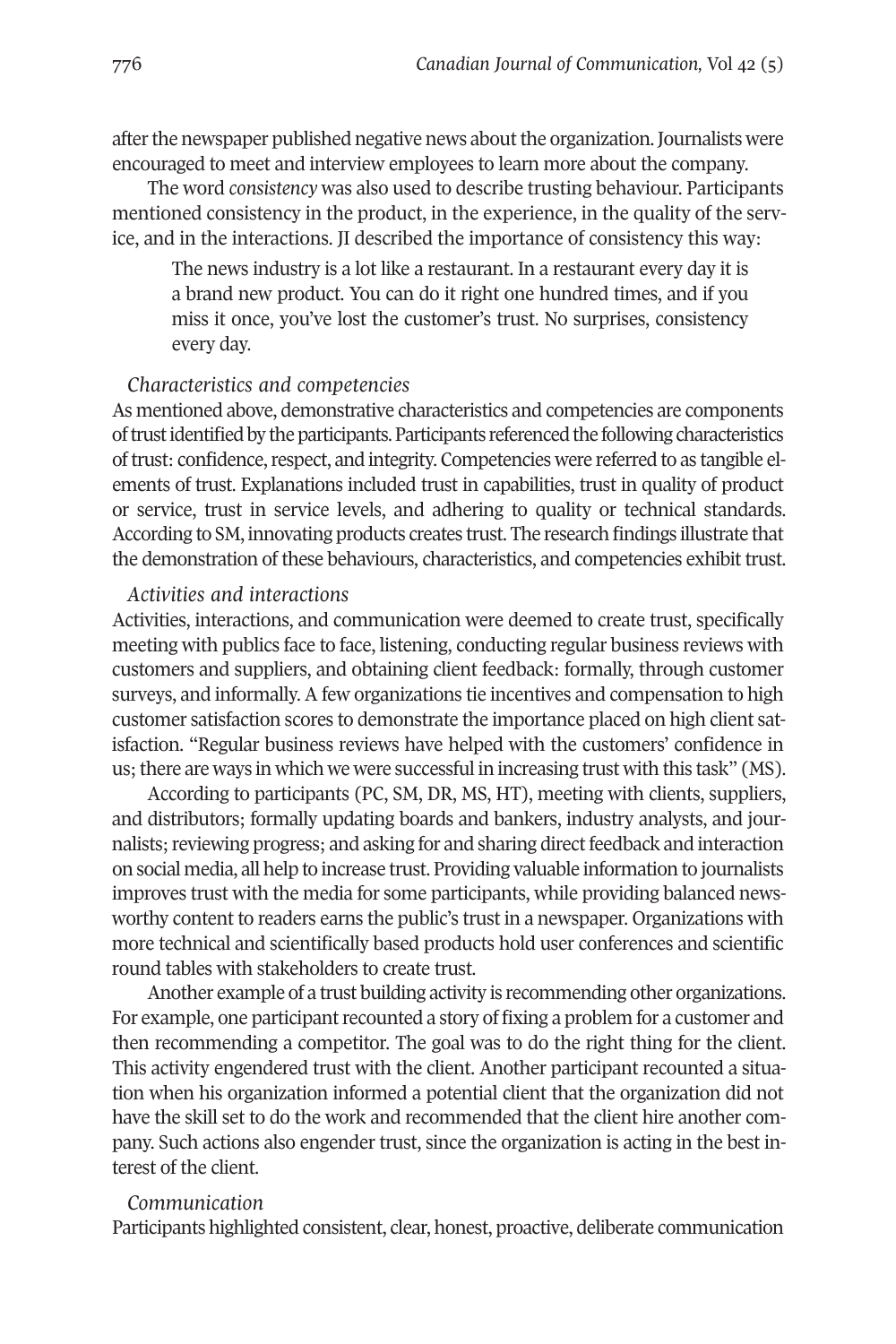as an important component of generating and maintaining trust. Many participants stated that face-to-face communication was most effective. As explained by a couple of participants, once an organization prioritizes which of the publics is most important to have trust with, it should be constantly communicating with these publics. Proactive communication includes publishing and making available to clients scientific papers, white papers, magazines, state-of-the-economy newsletters, organizational newsletters, industry information, briefing and personalized notes from the chief executive officer. It also involves encouraging customers to call if they ever have an issue.

During times of crisis, when issues need to be resolved or mistakes need to be fixed, it is especially important to communicate with publics. Strategies include scheduling regular meetings, face to face or overthe phone, weekly or daily if necessary during a critical situation; holding press conferences ifrequired; and using specific online communication tools, including Facebook, email updates, and websites.

Executives recounted the importance of trust in examples of events that tested and challenged the public's trust. Many recounted situations when the organization made a mistake, fixed the mistake, and gained trust as a result.

If your customers trust you, and have faith in you and in the business, if something goes wrong they know it is not systematic, that you are going to fix it for them. It [trust] helps build loyalty; they are not constantly shopping around. Overall the relationship is working for them; overall there are a lot of benefits to trusting relationships. (HT)

SM recalled the 2008 listeriosis outbreak and crisis. As he explained:

It was clearly a landmark crisis, one that tested and challenged our trust. It was a very serious breach of trust. We understand the importance of trust at [the company]. There are three things: being open and transparent, we took accountability, no one got fired, and we didn't blame it on the CFIA inspectors. In fact ... [the company's president] said, "The buck stops here." And third, we communicated with the public early, on site, and we talked to everyone.

JI recounted the importance of trust to the news industry during elections.

Elections are big because people are deciding who is going to govern. They are getting their messages from our publications and are deciding which way to cast their ballot based on what the news stories are saying. You are making up your mind; I think that is pretty critical. This is where the trust is; it can have a huge impact.

## *Benefits of trust with external publics*

There are many benefits to having trust with your external publics, including a strong brand and reputation, successful employee recruitment and retention, repeat business, and increased numbers of opportunities and referrals (PC, DR, MS). Trust allows organizations to take risks and be more creative (IC, HT). Participants recounted that with trust, you do not have to be continuously checking facts, proving yourself, and providing references. Trust enables a velocity in the business and allows organizations to take risks. Additionally, it allows difficult and honest conversations to take place.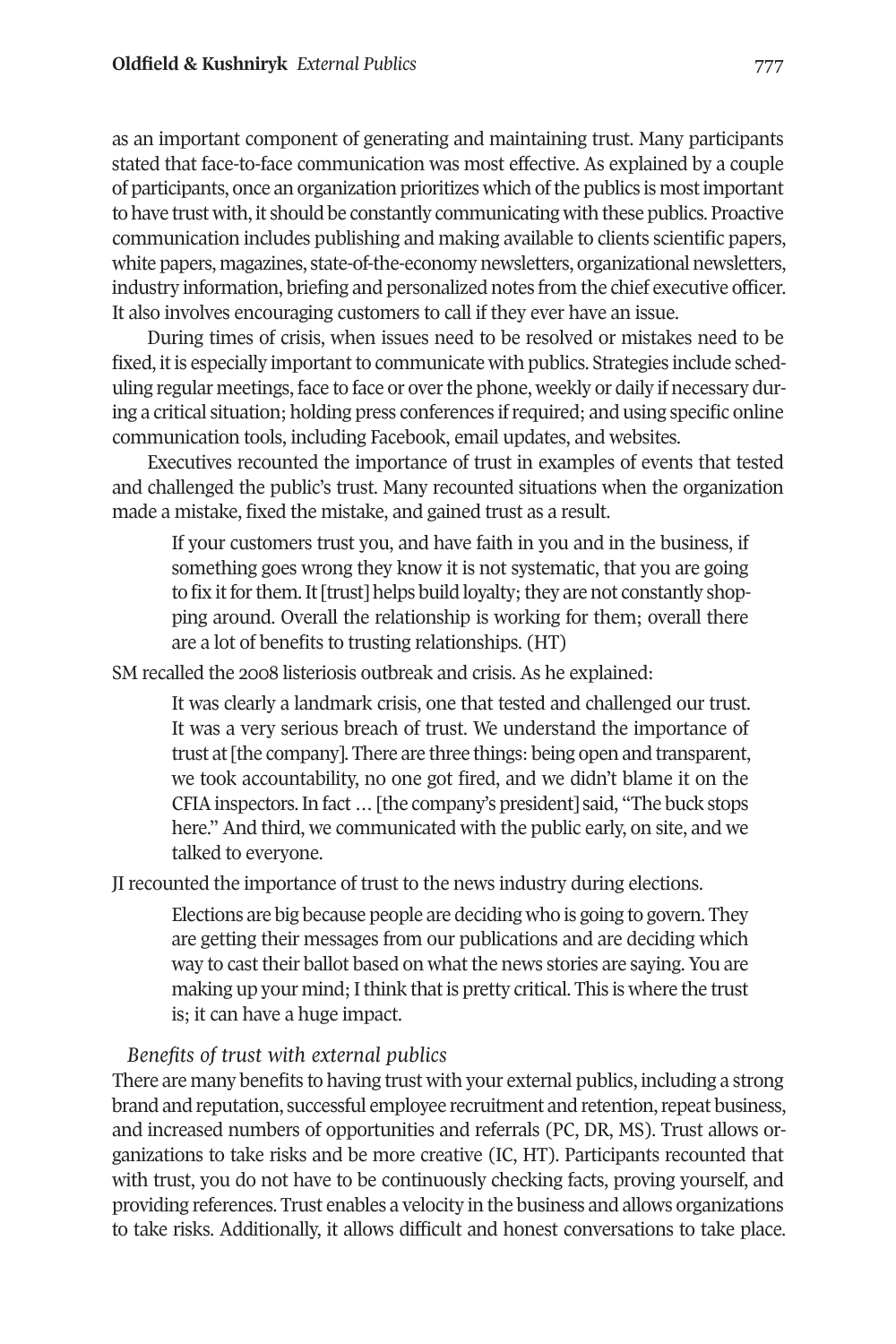Trust allows organizations to command a premium and to gain market share. As SH explained, "Trust is the stickiest way to build loyalty with guests, journalists, shareholders, and stakeholders."

# **Discussion**

Richard Edelman, chairman and CEO of Edelman Public Relations, and founder ofthe Edelman Trust Barometer, said, "The biggest change since we started the research 13 years ago is who people listen to. It is no longer the CEO. People listen to their colleagues and their peers, and to the experts" (personal communication, October 16, 2013). Nowadays, it is important for organizations to recognize that everyone in the organization has a role to play in building and protecting trust. The majority of participants interviewed in this study stated that everyone in an organization has a role in building and protecting an organization's trust, and it is important for everyone to learn how to build and protect relationships of trust. In the process of building and protecting trust, leaders and key employees play a critical role.

The creation and protection of trust with external publics begins with the organization having a foundation of values from which it operates. Then, the organization must demonstrate its capabilities and competencies. Subsequently, the organization and its people must possess and demonstrate trustworthy characteristics and the components of a trustworthy organization. Lastly, through actions, behaviours, and communications, the organization must demonstrate trust. When all of these elements are in place, the external public experiences trust. Figure 1 illustrates this process.

Trust is assessed and re-assessed continually over time through cognitive, emotional, and behavioural experiences (Fairholm,1994). The arrows in Figure 1 are meant to depict the relationship with time and the continual re-assessment of trust based on the cognitive, behavioural, and emotional dimension of the situation. The merging of the dimensions of trust with the organization's values, capabilities, components and characteristics, actions and behaviours, and the way it communicates creates the trust experience for the external public.

As mentioned earlier, public trust in an organization is often evaluated during events or through access points (Giddens, 1990). Events, interactions, and access points

become what the author calls "critical trust points" of an organization; these are vital to an organization's ability and opportunity to build and protect trust with its publics. As discussed above, leaders and key employees can be critical trust points. Identifying critical trust points is an important step in building and protecting trust.



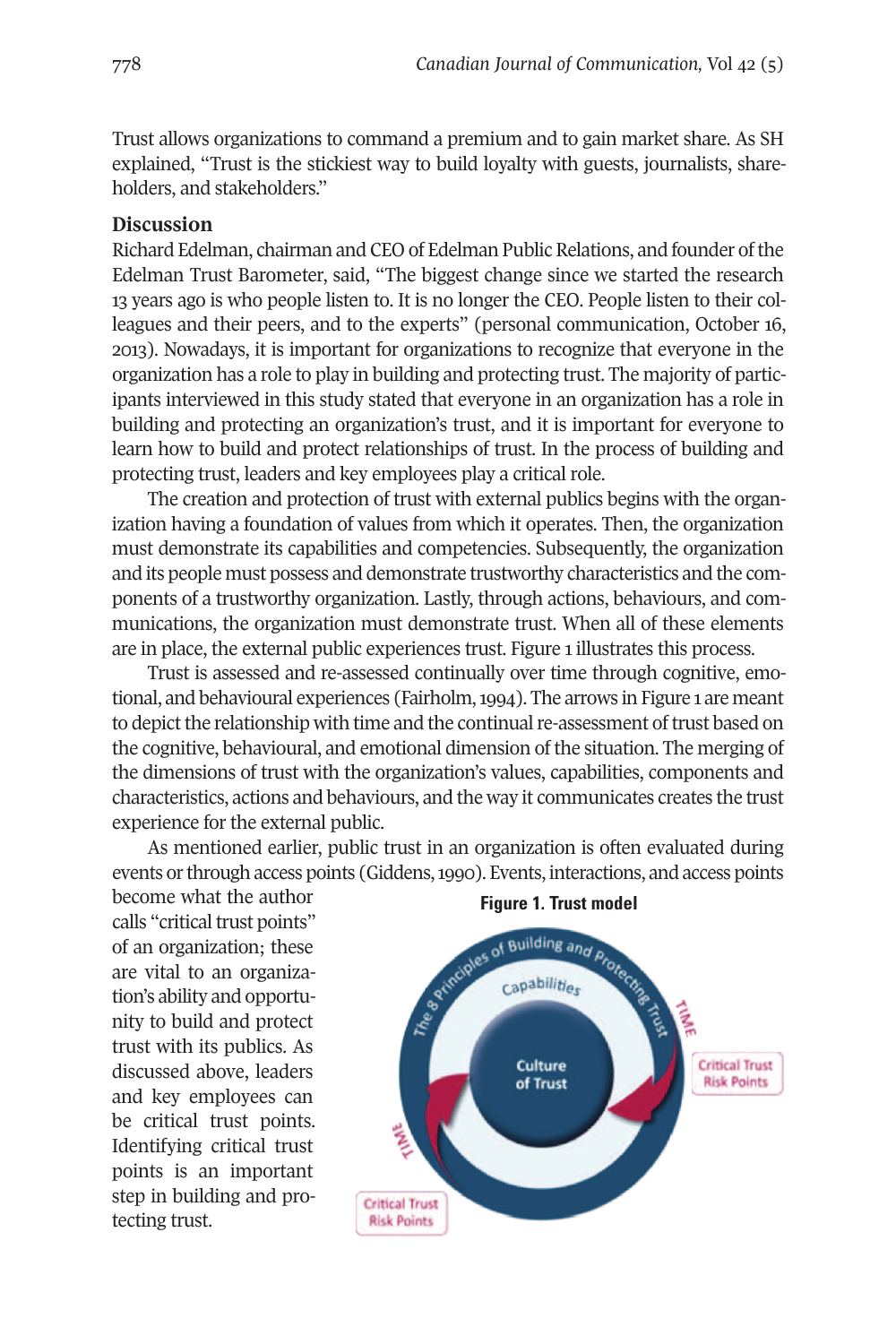In addition to values, organizations must possess and demonstrate competencies and capabilities to create a culture for trust to be fostered. When these foundational elements are in place, specific activities, interactions, behaviours, and methods of communicating contribute to building and protecting trust. These elements, activities, and interactions align with the cognitive, behavioural, and emotional dimensions of trust. These specific behaviours, actions, and communications are called principles for building and protecting trust.

The following Eight Principles of Building and Protecting Trust outline specific initiatives, communications, behaviours, and actions that an organization should follow to build, strengthen, and protect the trust it has with its external publics. Each principle incorporates specific elements and characteristics of trustworthy behaviour and is aligned with the characteristics, dimensions, and components of trust.

# **The eight principles of building and protecting trust**

*Principle 1: Listen carefully, with empathy and compassion; question and involve*

According to SM, "Listening is probably the most important thing a person can do to build trust." A core business activity is to understand the public and what is important to them, the issues, and the landscape. Building and protecting trust begins when an organization or an individual listens with the intention of understanding. When individuals understand, they are more likely to buy into the goals of an organization. Listening is foundational to communication, social bonding, and the understanding of what is important to your public or community. Whether you listen directly, through social media, in public forums, or in private forums, listening is key to understanding.

Empathy is also important in trustworthy interactions. The participants identified empathy as a key behaviour when asked to define trust. For example, PC said: "Listening and obtaining feedback while being empathic and compassionate is key to building trust with external stakeholders. We practise this with our clients, with the media, and with our partners." Empathic listening demonstrates respect, a critical characteristic of trust. The interviewees provided the following comments that demonstrate empathy:

It [empathy] is critical to understanding the world from their point of view, and [to] deeply understand their needs. (IC)

We actively listen to our clients and keep in touch with them to understand their situation and their issues. One way we do this is through quarterly business reviews. (MS)

It is important to be able to walk a mile in our customer's shoes. (DC)

Questioning, encouraging participation, and involving the public through engagement and dialogue are ways to cultivate a relationship and enhance familiarity. Familiarity and reciprocal sharing of information builds and enhances trust. The sharing and participatory nature of social media can give organizations more insight and a deeper understanding oftheir publics' values and issues, as they express themselves on social media. Sharing with, questioning, and involving the public is a trust-building activity in itself. Showing commitment, revealing and disclosing information, accepting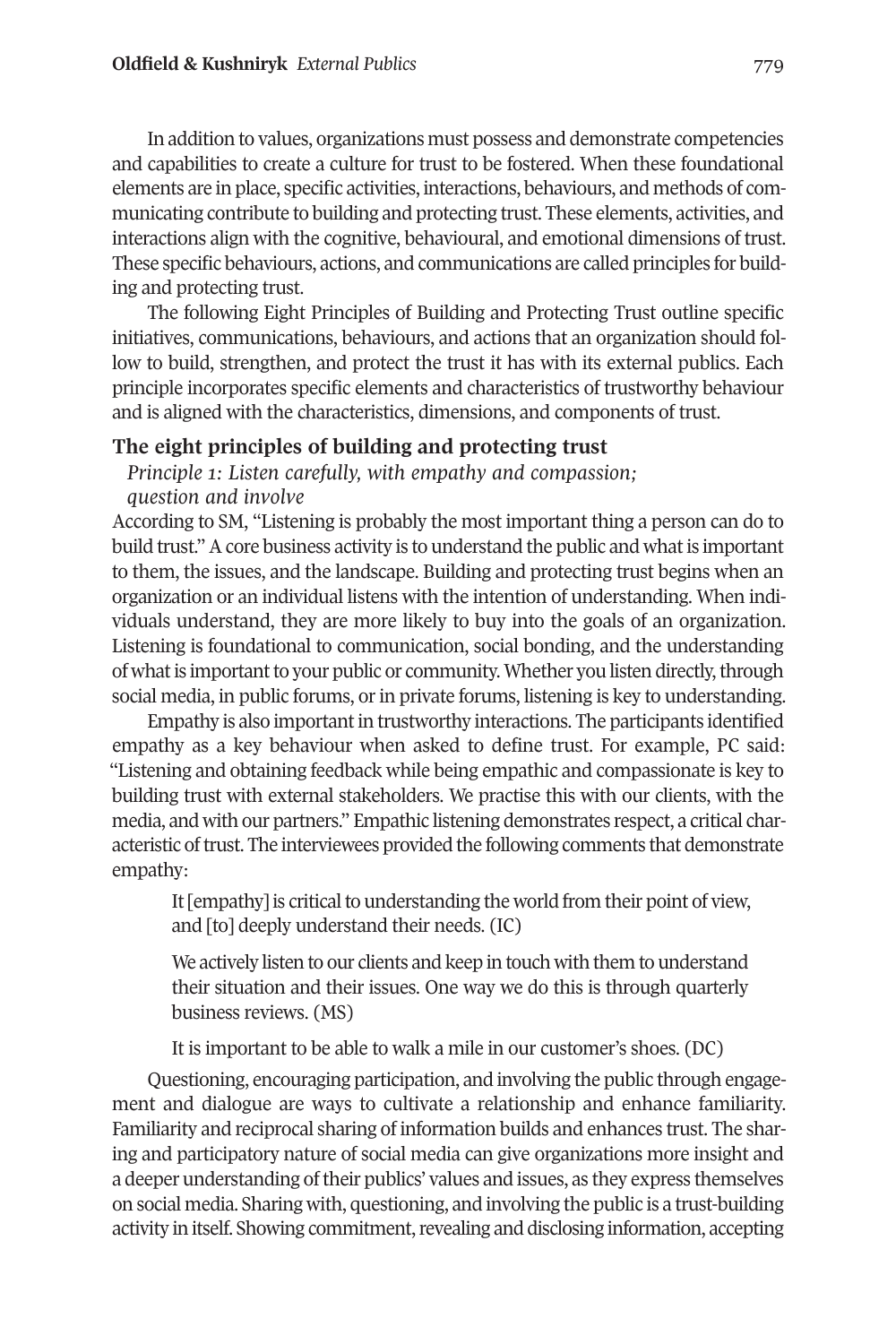influence, and exhibiting minimal control over the other person's behaviour, through demonstrating dependence on others, also generates trust (Fairholm, 1994; Hurley, 2012; Zand,1997). Encouraging feedback and discussion to deeply understand the public's issues and concerns is critical to trust building. Demonstrating compassion by showing that you care and taking the public's feedback into consideration when making a decision are acts that build trust.

Dialogue enables familiarity and the opportunity to develop a connection. Individuals trust those they have a history with, and are familiar with, before trusting those with whom they have no history. Familiarity makes people feel more comfortable. Oftentimes, people trust "what they know" and "who they know." In situations where there is no history among individuals, they often make connections to another individual, a city, an event, or an organization that they may have in common. Similarly, organizations may referto other clients, suppliers, or partners to establish a connection. Establishing a common ground creates familiarity, which creates a sense of connection, a sense of bond, and, ultimately, a sense of trust.

Familiarity makes it possible to entertain reliable expectations and to assess risk. In the words of Luhmann (1979), "Familiarity is the precondition for trust as well as distrust" (p. 19). Experience with the organization or individual decreases the risk of the potential negative issues and unanticipated actions.If an organization has a reliable background, one may expect similar behaviour going forward. For example, if an individual has worked with another organization on a project in the past, that organization knows from repeated interaction how that individual will behave on another project team or in another organization. Familiarity and trust are complementary ways of absorbing complexity and are linked to one another (Luhmann, 1979).

Familiarity is established primarily through listening and dialogue. Establishing connections may lead to likeability. Empirical studies have shown that feelings of trust are related to confidence and likeability, which has been described as a "relatively distinctive" dimension of trust in a buyer-seller relationship (Swan, Trawick, Rink, & Roberts, 1988, p. 6).

## *Principle 2: Communicate using clear, concrete language*

Clarity inspires trust. Put simply, we trust what we believe and what we understand. When the communication is clear, concrete, and concise, we tend to believe. We do not trust when a message is vague, complex, incomprehensible, or filled with jargon. Being wishy-washy inhibits credibility, which inhibits trust. For example, when an organization expresses certainty about where it is going, what its goals are, or what it wants, it produces confidence on the part of others. Articulating a consistent, unwavering point of view inspires trust, as does confidence and clarity. The role of a business professional "is increasingly to make information available in a user-friendly way, rather than transferring information" (Bruning & Ralston, 2000, p. 427). Organizations should strive to communicate in simple everyday language that publics understand. In his interview, participant SM emphasized the need to "communicate using clear plain language and communicate often."

In 2014, the Edelman Trust Barometer examined specific actions CEOs can take to build trust and the level of importance of these actions to the general public. Eighty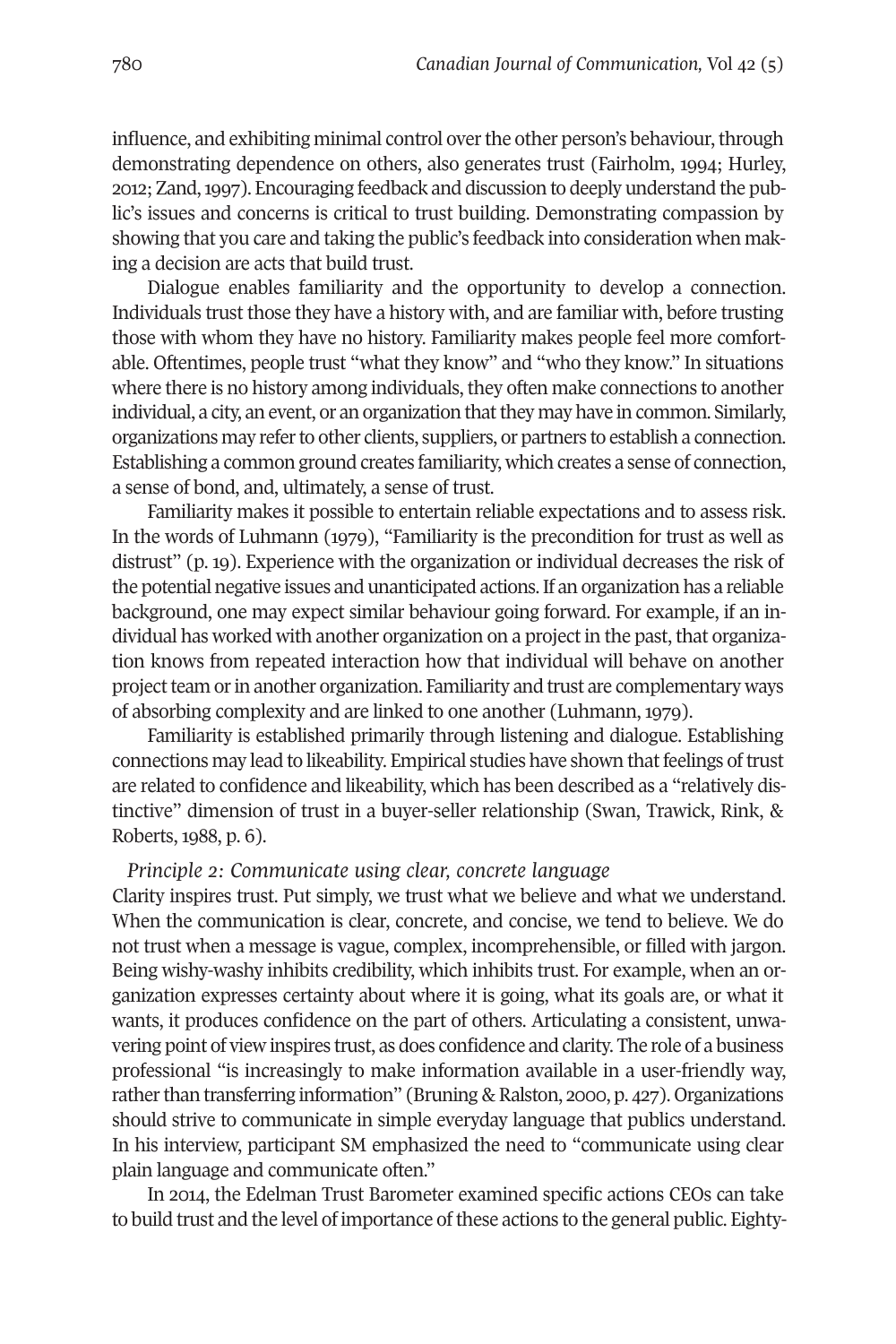two percent ofrespondents said communicating clearly and transparently builds trust (Edelman, 2014). This action scored the highest of all of the activities mentioned. In addition, respondents commented that being visible during challenging times and having an active media presence were also important to respondents (Edelman, 2014).

"Trust is increased by the acquisition of more true knowledge" (Fairholm, 1994, p. 116). Fairholm elaborates by saying trust is increased (or diminished) by the incremental development of accurate truthful information. Sharing of information, initiating dialogue, and communicating on a regular and consistent basis contribute to building trust. When organizations consistently provide clear, concrete, and concise messages on a regular basis, trust is likely to be created and strengthened.

## *Principle 3: Be consistent, predictable, and reliable*

Consistency in communication, actions and behaviours, interactions with the organization, products, critical trust points, employees, experiences, capabilities, and service quality all contribute to building trust. Predictability in what is going to happen and what to expect builds trust. We want to know what will happen, as knowing makes individuals and organizations comfortable. Predictability gives individuals confidence, a belief in the behaviour of another. Predictability, consistency, and reliability also reduce risk and vulnerability. All of the participants in our study cited reliability as an important behaviour that inspires trust, for example:

Reliable and predictable, this is a big part of what trust is all about. (MS)

The news industry is a lot like a restaurant. In a restaurant, every day is like a new product. You can do it right a hundred times, and if you miss it once, you have lost the customer's trust. No surprises. You have to offer consistency every day. (JI)

Examples ofreliability, consistency, and predictability include meeting deadlines, being on time, sending documents when you say you will, returning telephone calls or emails when promised, employees providing reliable and predictable service, consistently doing the same thing, and clients cureceiving the same quality of service each time.

## *Principle 4: Be honest and transparent*

Jamie Irving mentioned that "nothing builds trust like the truth," and as the old saying goes, "Honesty is always the best policy." HT recommended to "share as much information as you can with clients and partners, and be as open as you can be."

When organizations tell the truth, even when it is difficult, barriers are broken down; organizations and their employees humanize themselves and earn the respect of their publics. Demonstrating integrity, openness, confidence, and honesty is essential to building trustworthy relationships. When organizations are open, honest, and transparent with respect to issues that are important to their publics, these publics see that the organizations are taking risks, making themselves vulnerable, and being authentic.

Individuals and publics demand open, honest, and transparent communication, even if the truth is uncomfortable or unfavourable to the organization. Honesty and openness with positive and negative information leads to trust building. Revealing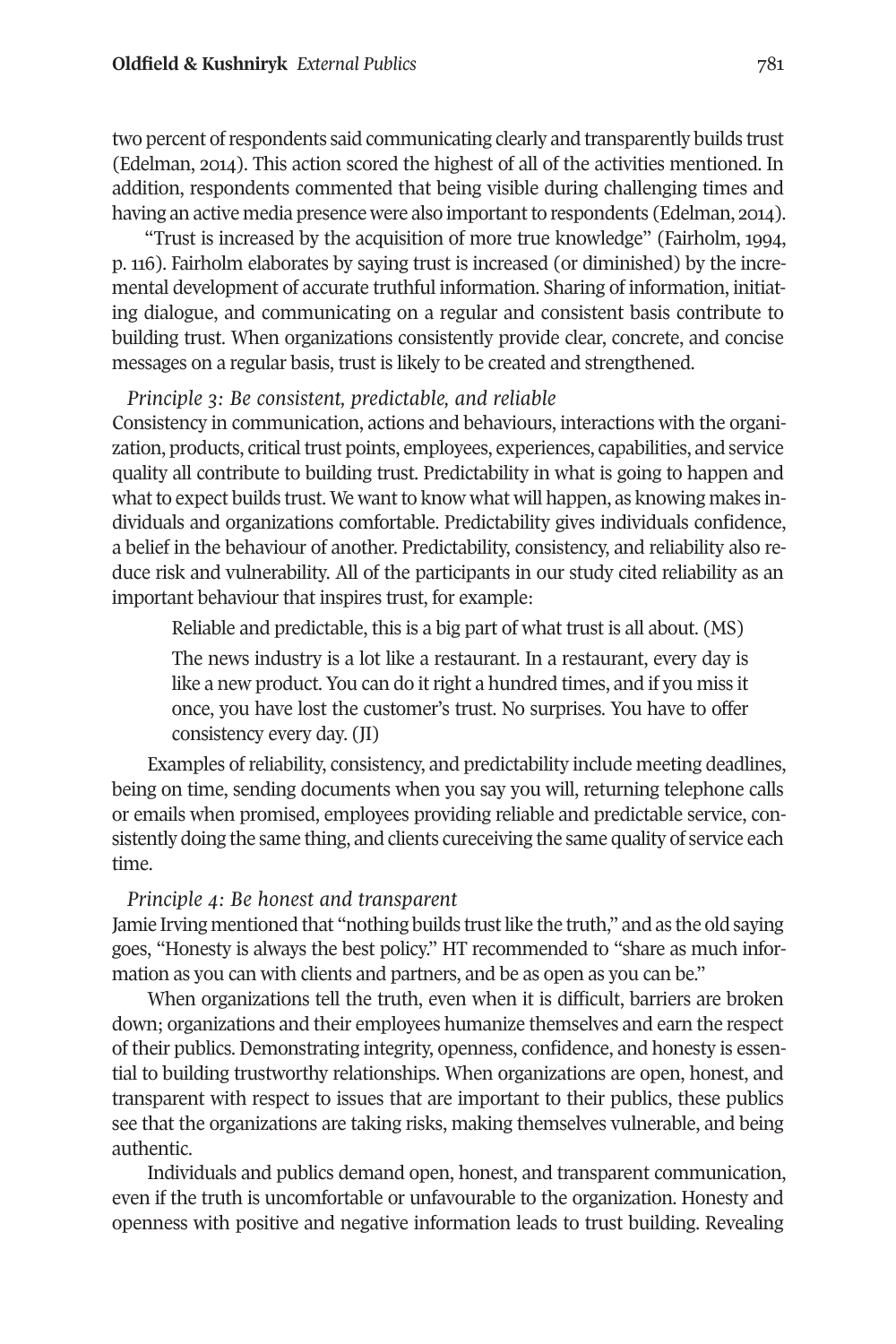and disclosing information generates trust (Fairholm,1994; Hurley, 2012; Zand,1997). This openness leads to stronger relationships.

*Principle 5: Act in the public's best interest, not your own* According to our participants, intentions and motives are key to building trust and relationships.

Be upfront in your communications. People do not like surprises. Let customers know well in advance if there are going to be any changes. (DC)

It is important to anticipate customer and our partner needs and issues. When we make decisions that will affect them, we take their situation into consideration and we strive to act in their best interests. (IC)

In our business, it is critical to cover all sides of the story so that the public, our readers, see we are acting in their best interests. (JI)

In Doney and Cannon's study of business relationships, they concluded that in a business context, the "development of trust relies on the formation of a trustor's expectations about motives and behaviours of a trustee" (1997, p. 37). Benevolence can be seen as a key dimension of acting in the public's best interest, as it is the "extent to which one partner is interested in the other partner's welfare" (p. 36). The motives of the organization must be sincere. When organizations act in the clients' and community's best interests, and are concerned about their publics, this builds trust.

*Principle 6: Commit to do the right thing. If you make a mistake, fix it.* Showing commitment to do the right thing and fixing a mistake, if you make one, builds trust. Benevolent behaviour was identified by a few in-depth interview participants as important to generating trust, as in the following examples: "Doing what is right is part of our core values" (IC); "delighting our customers by going above and beyond" (DR); "doing the right thing for our customers, our partners, and our people" (SH); "paying in advance "because we think it is the right thing to do" (IC). Commitment is a dimension that envelops the phenomenon of trust and many of the principles outlined in this article.

# *Principle 7: Deliver on your promise*

This principle is about serving, anticipating, meeting, and exceeding expectations. Or, as a familiar saying goes, "walking the talk" or "talking the walk." In the words of PC, "When organizations do not follow through with their promises, they are perceived to lack integrity, commitment, and reliability." One participant mentioned the importance of never overpromising: "Only promise what you can deliver and honour your word" (DC). When organizations do not follow through with their promises, they are perceived to lack integrity, commitment, and reliability. Integrity is a chief behaviour that leads to trust. For example, if you say you will always have the lowest prices in town, then have the lowest prices. If you say that you have the best curriculum in your field, then it better be the best.

According to two participants, SM and DP, when an organization innovates its products, it creates trust. Keeping a product or a service offering up to date, free of defects, demonstrates that an organization is competent, delivers on its promise, and is deliberately committed.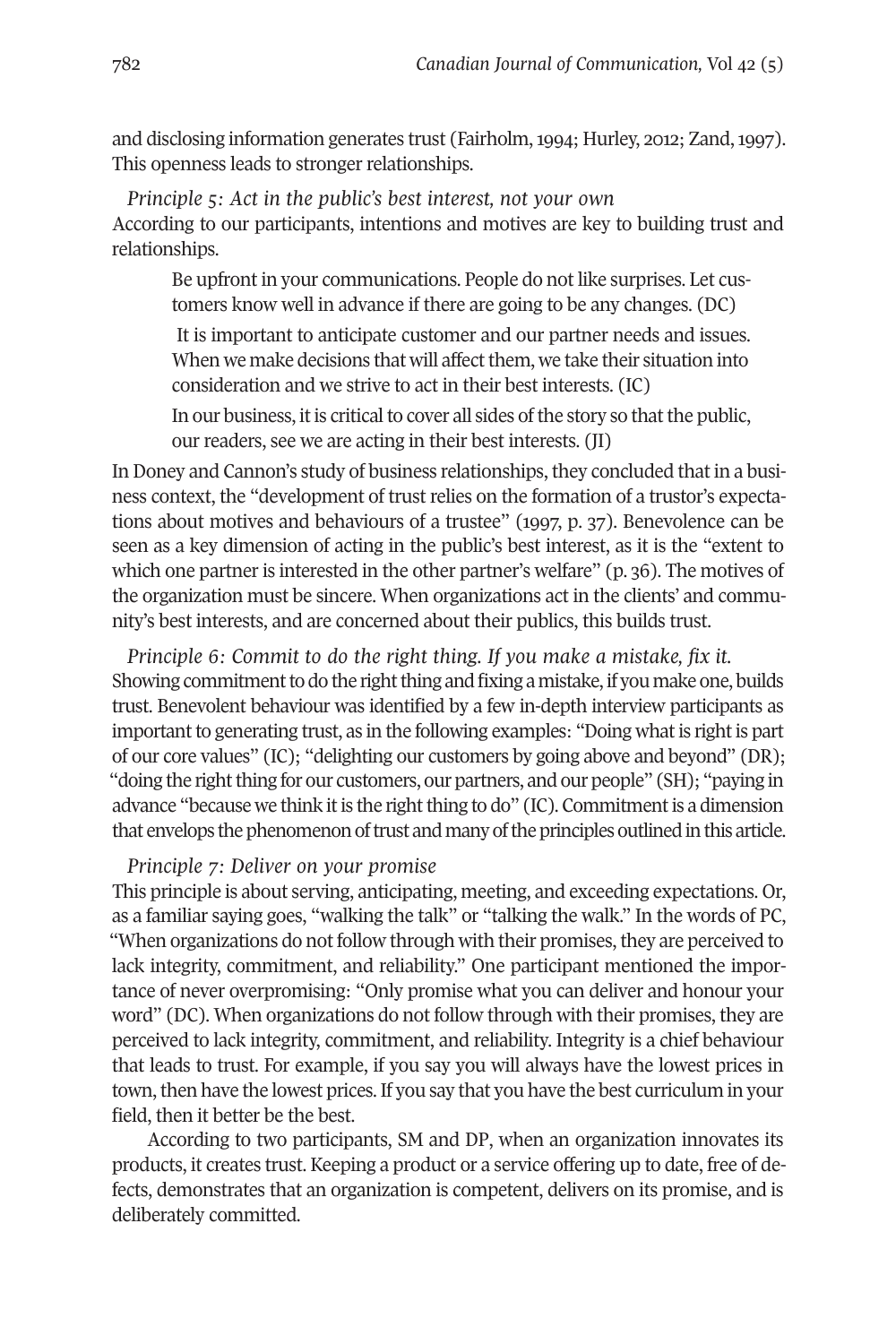## *Principle 8: Commit to the long term*

Trust is assessed and re-assessed continually over time through cognitive, emotional, and behavioural experiences. Organizations and leaders must continually and deliberately work on creating, earning, and generating trust with their publics. Organizations and their critical trust points build trust, protect it, damage it, or destroy it by cumulative actions, interactions, and the way they communicate. "Leaders build trust, or tear it down, by the cumulative actions they take and the words they speak" (Fairholm,1994, p.116).

Participant JI stated, "Organizations must be deliberate in their approach to building trust and committing to the long term." In order for an organization to be committed to the long term, be deliberate and focused on trust, it must be committed and disciplined about creating a culture of trust. Being deliberate and focused requires assessing and re-assessing critical trust points; training all employees on the importance of building trust; ensuring that the organization has values in place; and providing training and on-boarding for new employees so that they understand the culture, the vision, the objectives, and the competencies of the organization and that they are following the principles. The better an organization's understanding of trust and the strength of the culture of trust, the more successful the organization will be at protecting and building trust externally. If trust is deemed foundational and implicit, and the importance of trust becomes top of mind, generating trust with external publics will have a higher degree of success.

Trust will continue to be an important concept in communications and management studies, for individuals will continue to evaluate organizations and ask, "What organization should I trust?" The question of how organizations generate, strengthen, and protect trust is critical to an organization's success. Trust is one of the most critical assets an organization has. Building and protecting an organization's trust is one of the most important activities an organization can engage in. In this article, we discussed eight principles for organizations to follow to build, strengthen, and protect trust they have with their external publics. All of the principles intersect, and they are meant to work in conjunction with and build on each other.

## **References**

Adler, Paul S. (2001). Market, hierarchy, and trust: The knowledge economy and the future of capitalism. *Organizational Science, 12*(2), 215–234.

Barber, Bernard. (1983). *The logic and limits of trust*. New Brunswick, NJ: Rutgers University Press.

- Bruning, Stephen D., & Ledingham, John. A. (1999). Relationships between organizations and publics: Development of a multi-dimensional organization-public relationship scale. *Public Relations Review, 25*(2), 157–170*.*
- Bruning, Stephen D., & Ledingham, John A. (2000). Organization and key public relationships: Testing the influence of the relationship dimensions in a business-to-business context. In John A. Ledingham & Stephen D. Bruning (Eds.), *Public relations asrelationship management: A relational approach to the study and practice of public relations:* (pp. 159–173). Mahwah, NJ: Lawrence Erlbaum Associates.
- Bruning, Stephen D., & Ralston, Meghan. (2000). The role of relationships in public relations: Examining the influence of key public member relational attitudes on behavioural intent. *Communications Research Reports, 17*(4), 426–435. [doi.org/10.1080/08824090009388791](http://doi.org/10.1080/08824090009388791)
- Castaldo, Sandro, Premazzi, Katia, & Zerbini, Fabrizio. (2010). The meaning(s) of trust: A content analysis on the diverse conceptualizations of trust in scholarly research on business relationships. *Journal of Business Ethics, 96*(4), 657-668.